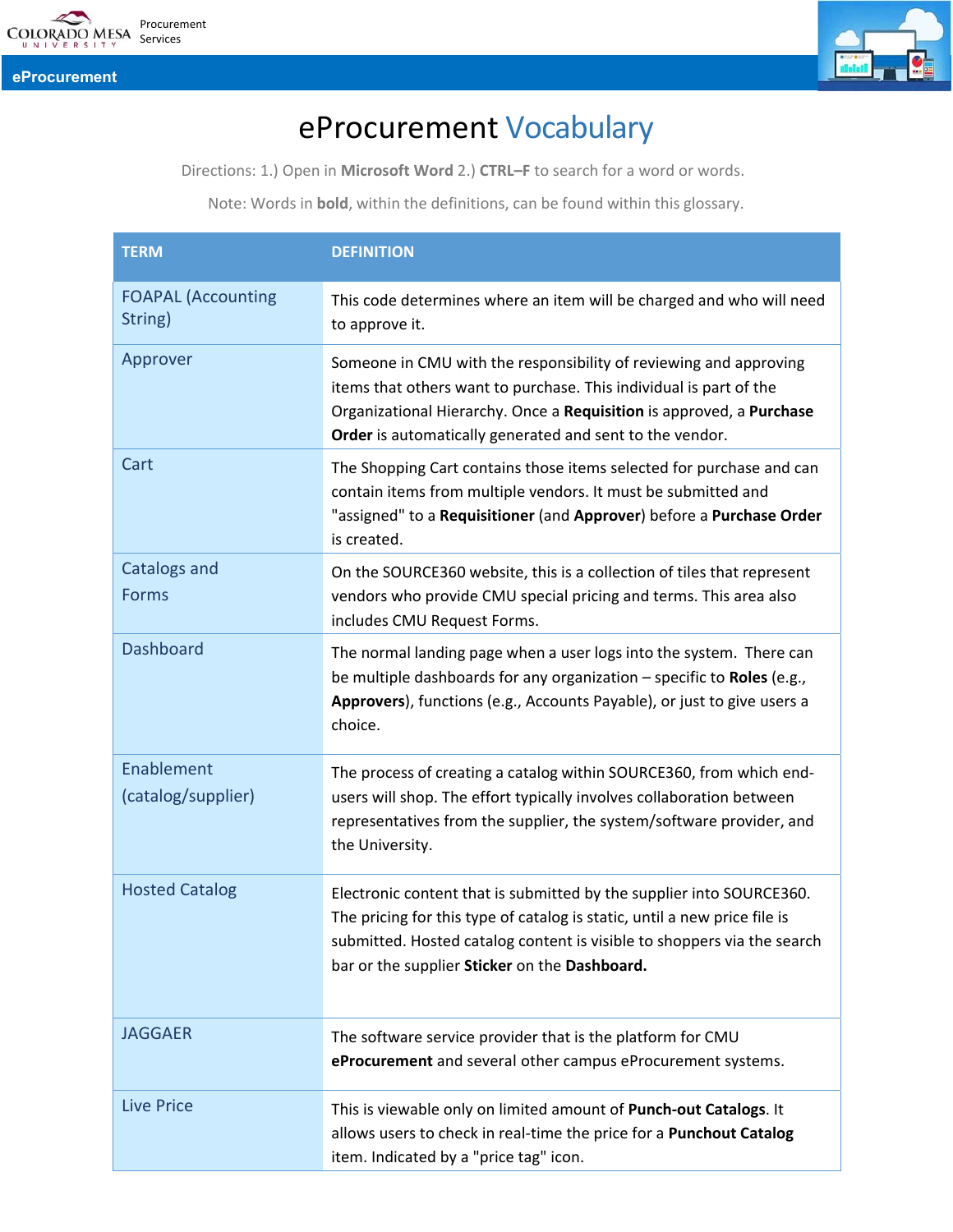

## **eProcurement**



| Marketplace                       | Online buying system, branded SOURCE360, that allows customers to<br>shop for goods & services from the University's preferred and<br>contracted suppliers.                                                                                                                                                                                                                                            |
|-----------------------------------|--------------------------------------------------------------------------------------------------------------------------------------------------------------------------------------------------------------------------------------------------------------------------------------------------------------------------------------------------------------------------------------------------------|
| <b>Permissions</b>                | The various designations, within SOURCE360, that allow users to<br>perform specific functions, such as approving documents. These are<br>generally given to users through the Roles that are assigned to them.                                                                                                                                                                                         |
| Punch-out Level 1<br>(catalog)    | Feature which allows a <b>Shopper</b> to access a CMU specific version of a<br>supplier's website with CMU-specific pricing and products. A shopper<br>can add items to his or her shopping Cart on the supplier's site, then<br>return that Cart to the e-procurement system for workflow and PO<br>processing.                                                                                       |
| Punch-Out Level 2 (smart<br>find) | This type of Punch-out allows the user to see items from a supplier's<br>punch-out in the search results normally containing only Hosted<br>Catalog items. The search result simply informs the user that a specific<br>supplier sells the item they searched for, and it provides a link to the<br>punch-out site to view the item details. From there, it operates the<br>same as Level 1 punch-out. |
| <b>Purchase Order</b>             | A legal document placing an order to a vendor for a product or service<br>based on the details specified in the approved Purchase Requisition<br>form.                                                                                                                                                                                                                                                 |
| Receiver                          | The role of entering an eProcurement receipt of good and services.<br>Any CMU Shopper can receive a good or service and log the receipt<br>into eProcurement.                                                                                                                                                                                                                                          |
| Requisition                       | A request to purchase a good or service.                                                                                                                                                                                                                                                                                                                                                               |
| Requestor                         | CMU Faculty or Staff in the Role of Activity Manager or Finance<br>Manager. The Requisitioner has attended training to get the<br>necessary Permissions to turn a Cart into a Requisition.                                                                                                                                                                                                             |
| Shopper                           | All CMU Faculty or Staff have shops for good/services that they would<br>like to purchase for their Activity Center. The Shopper then assigns<br>the Cart to a Requisitioner who applies the correct Account Codes to<br>the goods or services. The Shopper cannot apply an Account Codes to<br>a Requisition.                                                                                         |
| <b>Roles</b>                      | The designation(s), given to users of the e-procurement system, that<br>define what Permissions they have within the system. For example,<br>someone with 'requester' role can submit an order, while a 'window<br>shopper' can only shop.                                                                                                                                                             |